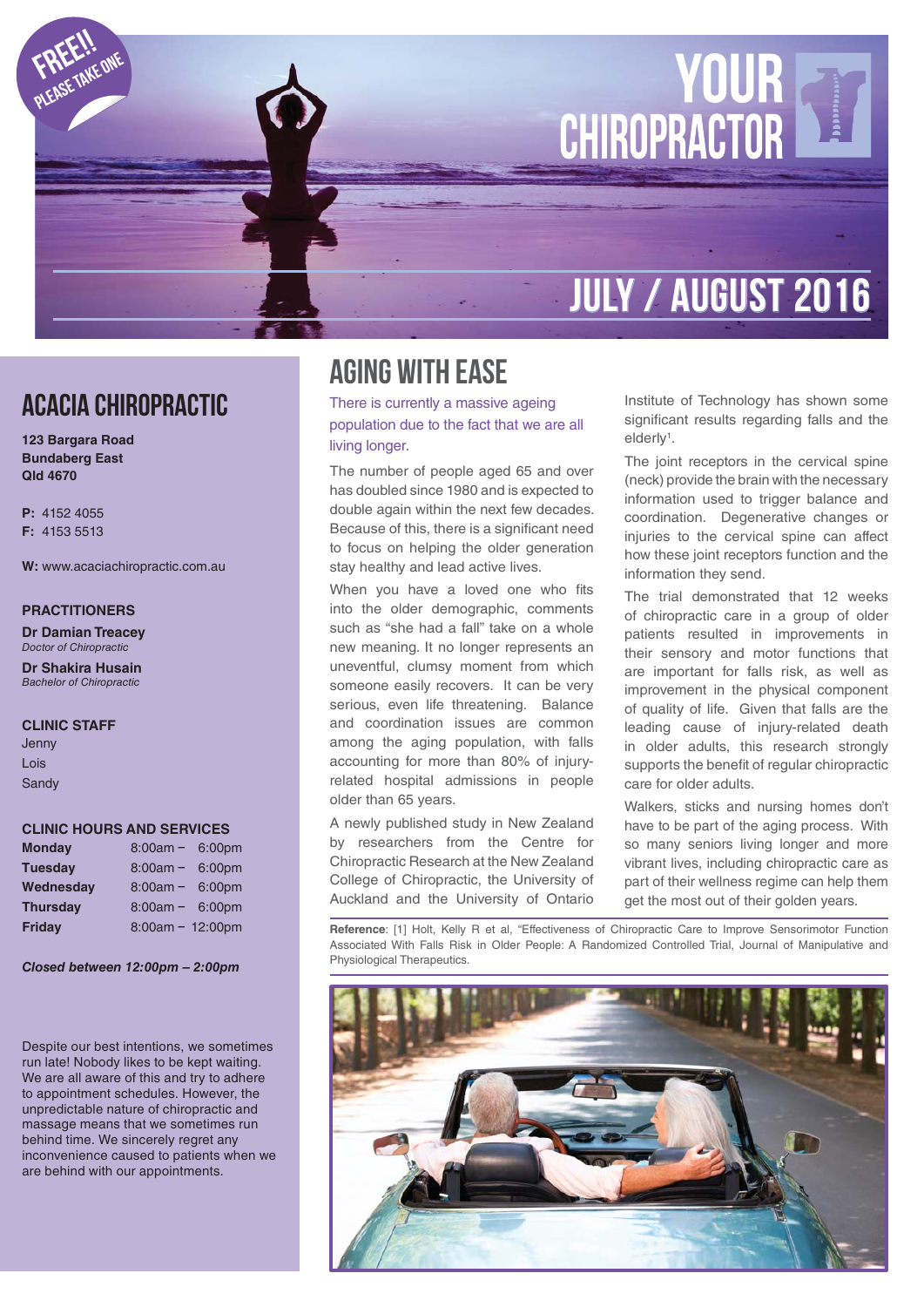# the perfect chair

Working in an office typically involves spending a great deal of time sitting in a chair - a position that adds stress to the structures in the spine.

To avoid developing or compounding back problems, it's important to have an office chair that is ergonomic, supports the lower back and promotes good posture.

When choosing a chair, the following features should always be evaluated:

#### **Adjustable seat height**

Seat height refers to the level of the under surface of the thigh behind the knee. Users should be able to operate the controls easily when sitting and a pneumatic adjustment lever is the easiest way to do this. The height adjustment of a chair should accommodate a range of at least 420mm to 515mm. This allows the user to sit with their feet comfortably on the floor without undue pressure on the underside of the legs, and have their arms even with the height of the desk.

#### **Seat width and depth**

The seat should have enough width and depth to support any user comfortably. The seat should be wider than hip breadth and allow space for movement and clothing. The seat pan depth (from front to back of the seat) should accommodate a range between at least 380mm and 480mm to allow a comfortable leg and back posture, although small people may require shorter seat pans. The forward or backward tilt of the seat pan should be adjustable to accommodate a range of different seated postures.

#### **Backrest**

The backrest should fit the natural curve of the spine and should be adjustable to suit the individual. The overall length (height) of an adjustable backrest should be greater than 220mm, although higher backrests are common and generally preferred. If the backrest is separate from the seat, it should be adjustable in height and angle. The angle between the seat and back should allow the user to achieve a torso-to-thigh angle of at least 90° and should be able to adjust further back if necessary.

#### **Lumbar support**

Lower back support in an ergonomic chair is very important. The lumbar spine has an inward curve, and sitting for long periods without support for this curve tends to lead to slouching and strains the structures in the lower spine. An ergonomic chair should have a lumbar adjustment so each user can get the proper fit to support the inward curve of the lower back. Back support should minimise loading on the spine and maintain a modest degree of curvature to the lower back with minimal muscular tension.

#### **Seat material**

The material on the chair seat and back should have enough padding to be comfortable to sit on for extended periods of time but firm enough to provide support for a variety of postures. Fabric should allow heat and perspiration to escape and have a medium level of friction.

There are also a range of alternative seating options allowing computer users to sit in a way that is thought to reduce pressure on the lower back. Examples are a kneeling chair, 'swiss ball', saddle chair or sit-stand chair. However, alternative seating options may not necessarily be better than the conventional office chair as most do not provide lumbar support or accommodate for different leg lengths or seat angles. For these reasons it is important to assess the pros and cons associated with the use of these alternatives before you purchase them.

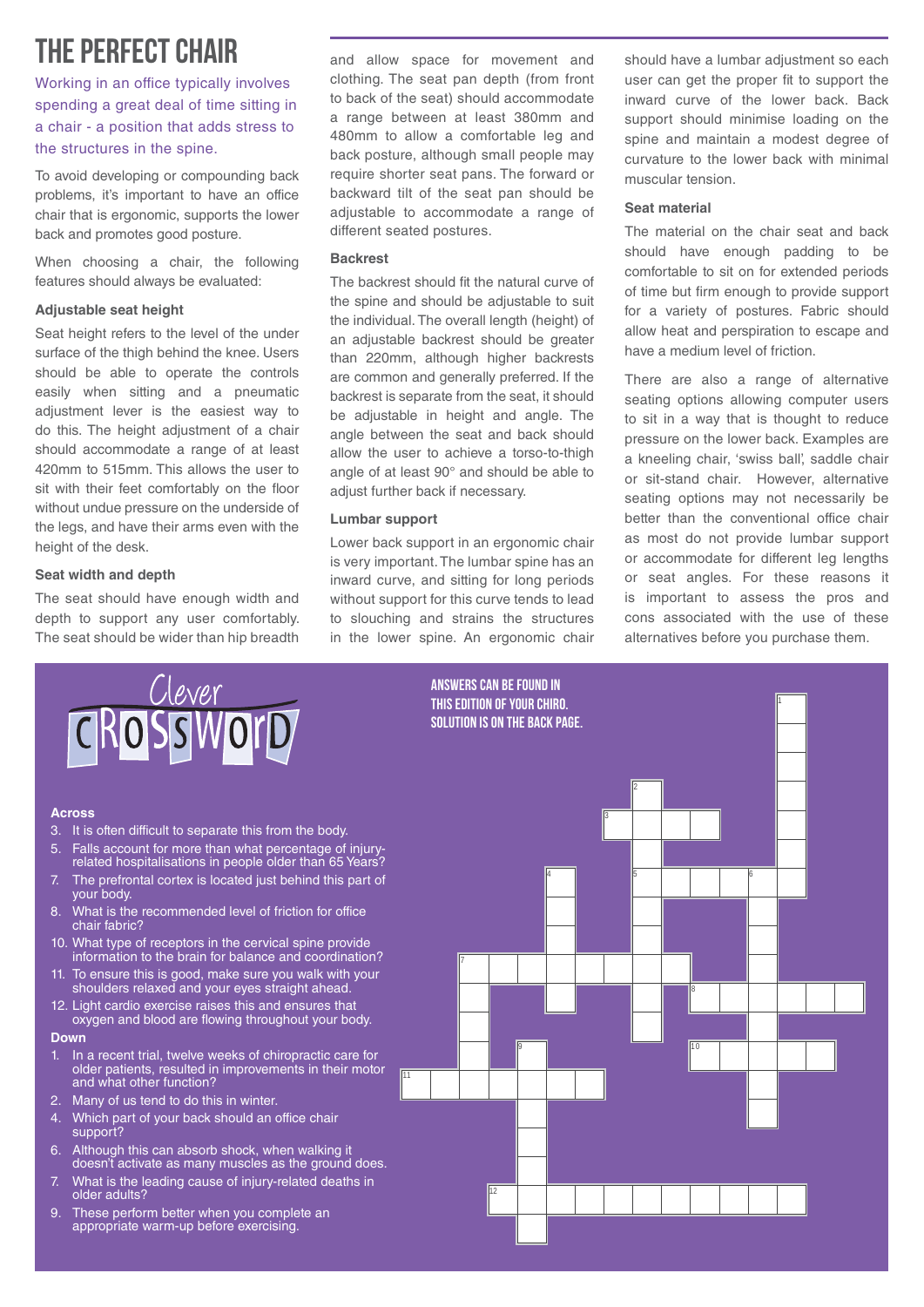# walk this way

During winter many of us tend to hibernate with hot, nourishing meals and quiet nights wrapped up in front of the TV.

While this can be very comforting, it doesn't do much for our fitness, circulation or energy levels and is often why we feel more lethargic during winter. A walk is one of the most effective ways to maintain health and fitness and has many surprising benefits:

**• Improves heart and lung function** Walking increases your breathing rate, which means you take in more oxygen and strengthen your respiratory muscles. Studies have found that brisk walking is also effective for lowering cholesterol, blood pressure and diabetes risk and also helps in the

#### **• Increases energy**

prevention of heart disease.

A short, brisk walk can really wake you up if you're feeling a bit sluggish. Increasing your general fitness through regular walking will help you feel more energised as your body starts to work more efficiently.

**• Strengthens your immune system**

It's thought that walking helps the body flush bacteria out of the lungs and airways, which reduces the chance of getting airborne illnesses. Even if you're under the weather a gentle walk can be beneficial, as research consistently shows that exercise can help boost your immune system.

#### **• Decreases stress levels**

Walking is a great way to remove yourself from a stressful environment.  $\alpha$ Focus on your breathing, the scenery or just listen to the birds sing. Research shows that by walking for 30 minutes in a 'green' environment you'll sleep better, and it may also significantly lower high blood pressure and stress levels.

#### **• Assists with weight loss**

Any weight-loss plan requires exercise to be a part of it and walking is a natural choice. Wear a pedometer or activity tracker and aim for at least 10,000 steps a day. Regular walking will help your body burn fat and also strengthen your muscles - a must for anyone looking to change their shape.

#### **• Improves your mood**

Regular walking can provide feelings of happiness and positivity due to the hormones your body releases when you exercise. It's often hard to get going but most people feel an elevation in mood and a sense of achievement after exercising.

While walking, stand up straight with your shoulders relaxed and your eyes straight ahead to ensure good posture. Walking on concrete or pavement can be hard on your feet so it's essential to have proper footwear with good cushioning and support to offset the impact. A treadmill can absorb shock, but its smooth surface doesn't activate as many muscles as the ground, so when using one it's recommended to have it set on a slight incline. Walking on soft surfaces like grass or sand means your leg muscles have to work harder to propel your body forward, giving you the additional benefit of an increased workout.

Walking is beautifully simple. It can be done anywhere, anytime and its low impact nature means that it's kind to joints and has a very low risk of injury. With thousands of fitness options to choose from, the simplest exercise can sometimes be the best!





# Orange and carrot soup

Good Health on the Menu

A winter soup packed with Vitamin C goodness.

#### **Ingredients:**

- **2 brown onions, chopped**
- **1kg carrots, peeled and chopped**
- **4 cups chicken or vegetable stock**
- **1 orange**
- **Salt and pepper to taste**

#### **Method**

- 1. Peel 3 strips of orange rind and set aside. Juice orange and set aside.
- 2. Put small amount of olive oil in a large saucepan and heat over medium heat.

### **YOU ARE . . .** WHAT YOU THINK?

Our mood can vary depending on a lot of different components.

Stress, diet, exercise, toxicity, sleep and many other lifestyle factors can impact how we feel, think and behave. Our emotional state can be very powerful and can even make us sick if not dealt with appropriately. It is often very difficult to separate the mind from the body, even if we are not consciously aware of this connection. Your body constantly responds to your thoughts and feelings. This is often referred to as the "mind/body connection."

When you are stressed, anxious or upset, your body tries to tell you that something isn't right. Many of us have experienced the onset of a headache or nausea that can occur after a stressful or upsetting experience. In turn, we can also recall the euphoric sensation that comes from a rush of adrenaline or even just after having a really good laugh. Suddenly, our bodies feel ten years younger and full of energy! This is all due to the impact of our emotional state, however, the opposite can also be true; that the way we physically feel can greatly affect our mood. Chronic pain or dysfunction can often lower one's mood significantly and at times may lead to depression. The good news is, because of this immensely strong mind/body connection it is therefore possible that when you correct one, you can also correct the other.



- 3. Cook onion in pan until soft.
- 4. Add chopped carrot to pan and cook until soft.
- 5. Add stock to pan and bring to a boil.
- 6. Add the 3 strips of orange rind to pan and allow to simmer on low heat for 20 minutes.
- 7. Remove orange rind from pan.
- 8. Blend the contents of the pan in a blender or by using a stick blender, until smooth.
- 9. Add orange juice to blended soup and mix well.
- 10. Place back in pan and heat to taste.
- 11. Add salt and pepper to taste.